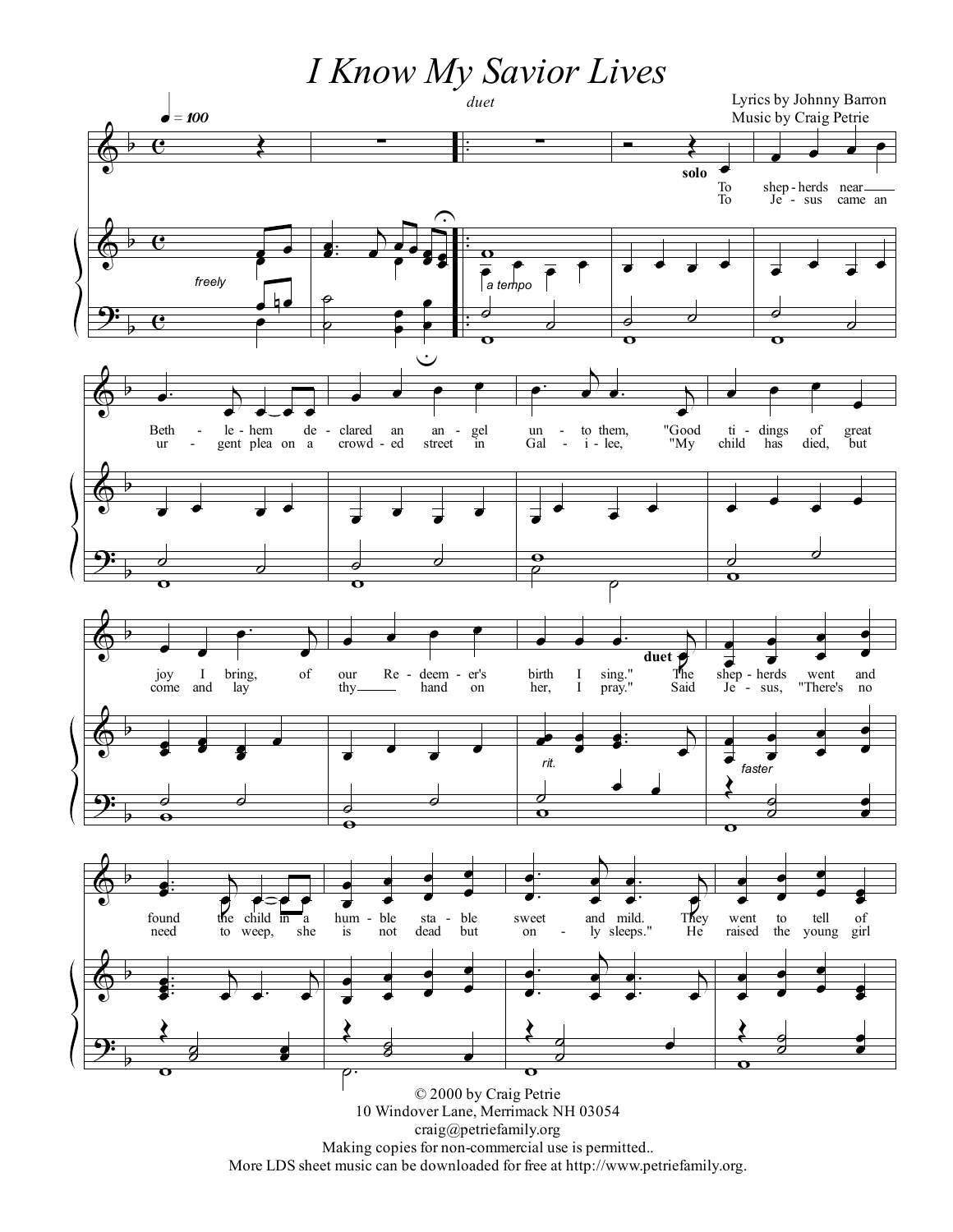

-2-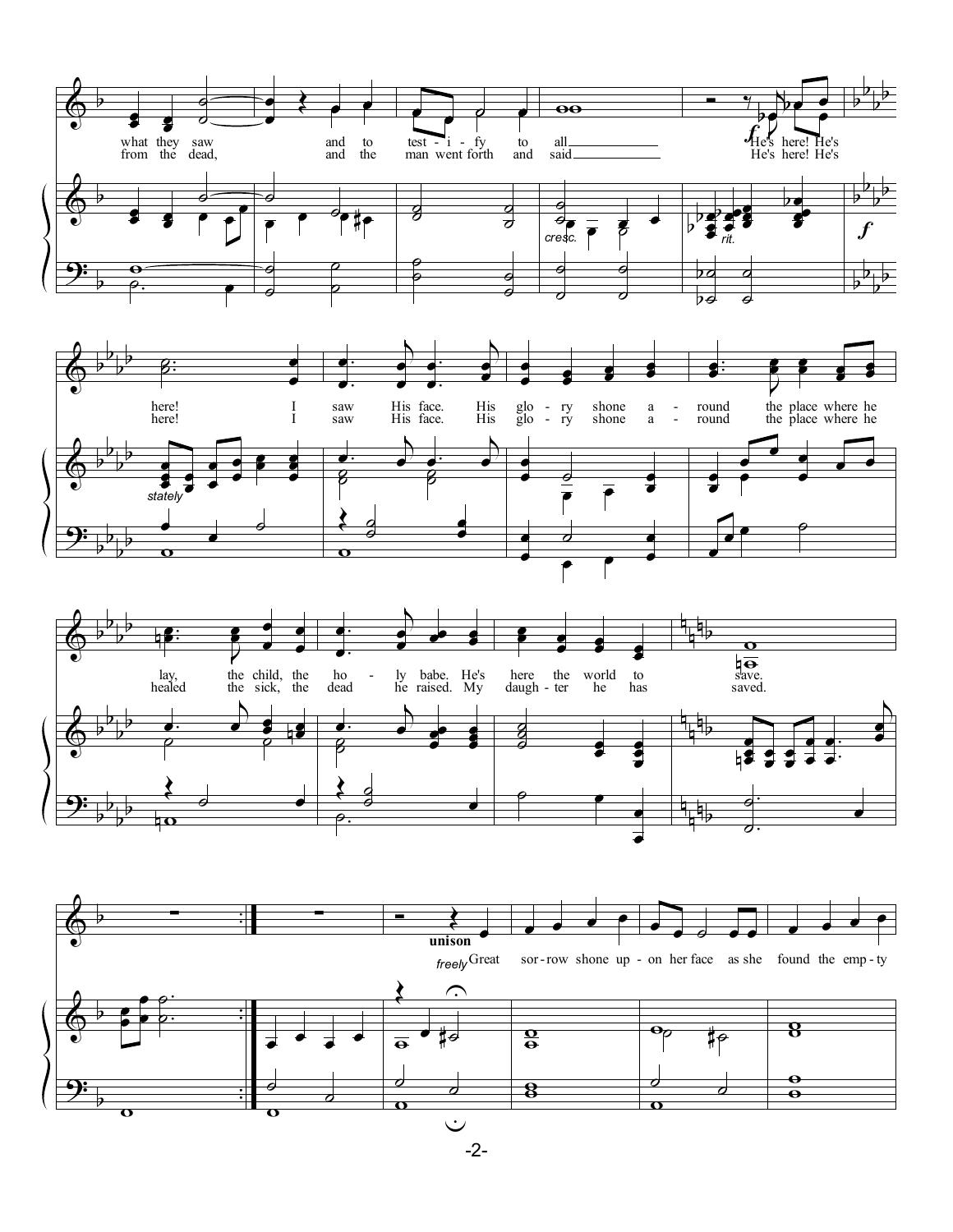